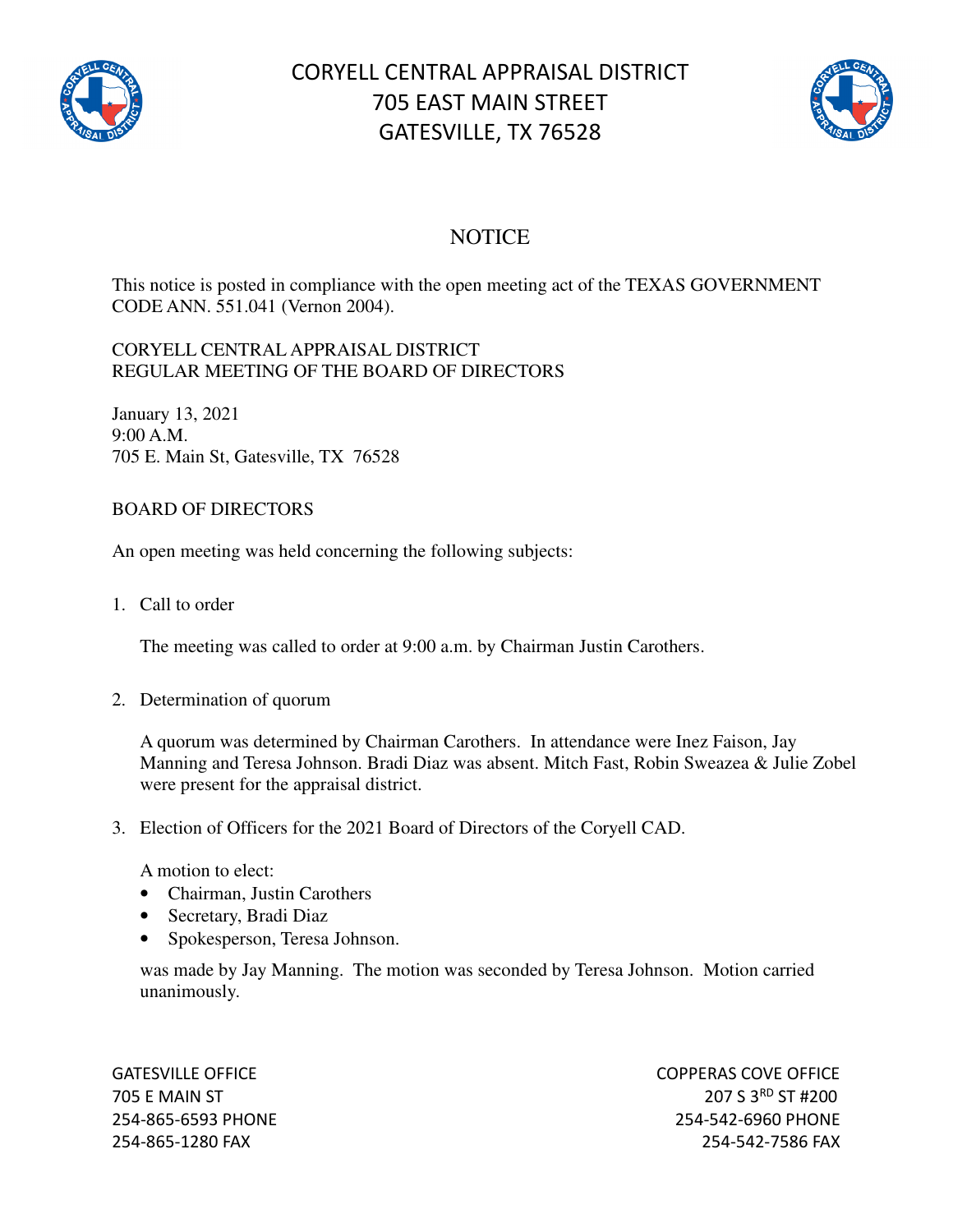



4. Public comments

No public comments.

5. Consider approval of previous minutes.

A motion to approve the minutes from the December meeting was made by  $\frac{1}{4}$  Manning Inez Faison. The motion was seconded by Jay Manning. Motion carried unanimously.

6. Consider approval of monthly financial reports.

The Chief Appraiser presented the November financial reports. A motion to approve the financial reports was made by Teresa Johnson. The motion was seconded by Jay Manning. Motion carried unanimously.

7. Discussion concerning acquisition of real property located at 202 E. Robertson Ave, Copperas Cove, TX 76522.

The Chief Appraiser reported that the property was closed mid-December. No action was taken.

8. Consider course of action concerning approval of plans and specifications for remodel of 202 E. Robertson Ave, Copperas Cove, TX 76522.

The Chief Appraiser reported successful meeting with the architect. No action was taken.

9. Consider course of action concerning settlement agreement with Security Benefit for reimbursement of legal fees associated with VCP Filing correction actions.

No action was taken.

### 10. Chief Appraiser Report

- Update on Computer Workstation Replacement Project
- Preliminary Valuation Information for 2021 Appraisal Year
- 2021 Application project for Agricultural/Wildlife Valuations and Exemption Filings

GATESVILLE OFFICE **COPPERAS COVE OF EXAMPLE 2** 705 E MAIN ST 207 S 3RD ST #200 254-865-6593 PHONE 254-542-6960 PHONE 254-865-1280 FAX 254-542-7586 FAX